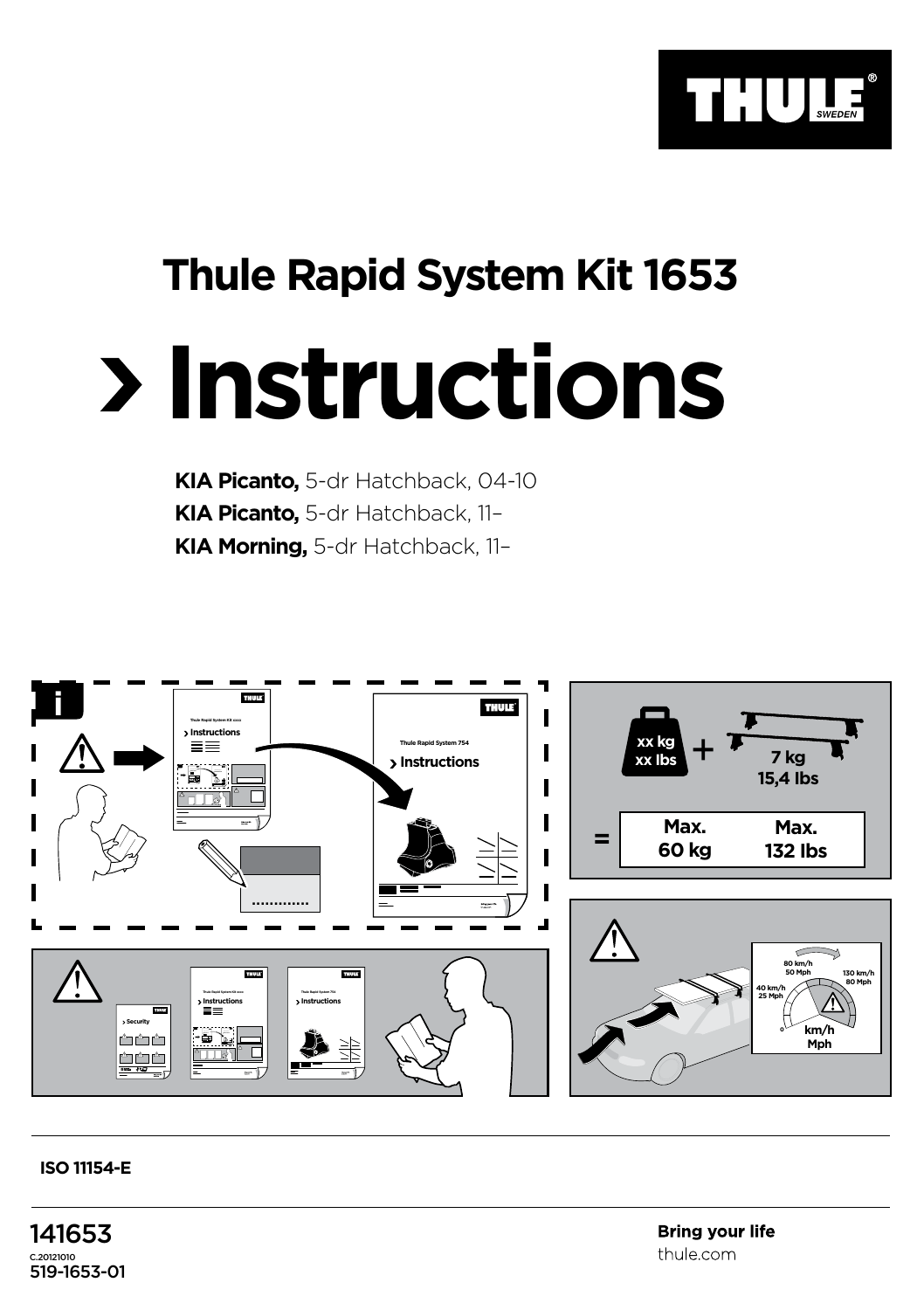

## **1**

|                                    | $X$ (scale) | $X$ (mm) | X (inch)                       |
|------------------------------------|-------------|----------|--------------------------------|
| KIA Picanto, 5-dr Hatchback, 04-10 | 28          | 931      | 36 <sup>5</sup> / <sub>6</sub> |
| KIA Picanto, 5-dr Hatchback, 11-   | 29          | 941      | 37                             |
| KIA Morning, 5-dr Hatchback, 11-   | 29          | 941      | 37                             |





|                                    | Y (scale) | Y (mm) | Y (inch)        |
|------------------------------------|-----------|--------|-----------------|
| KIA Picanto, 5-dr Hatchback, 04-10 | 28        | 931    | $36\frac{5}{6}$ |
| KIA Picanto, 5-dr Hatchback, 11-   | 24.5      | 896    | $35\frac{1}{4}$ |
| KIA Morning, 5-dr Hatchback, 11-   | 24.5      | 896    | $35\frac{1}{4}$ |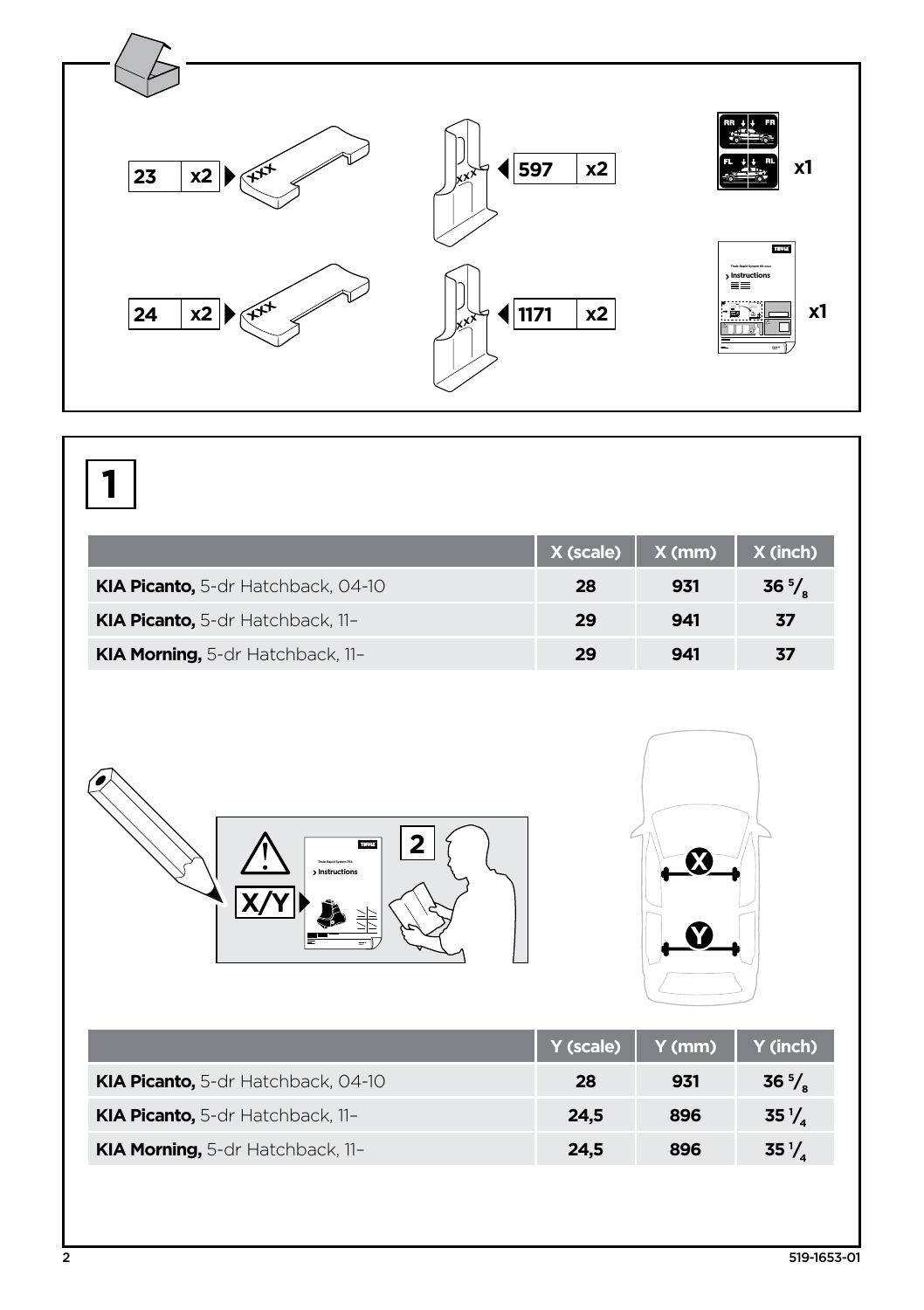**2**

**KIA Picanto,** 5-dr Hatchback, 04-10 **KIA Picanto,** 5-dr Hatchback, 11– **KIA Morning,** 5-dr Hatchback, 11–